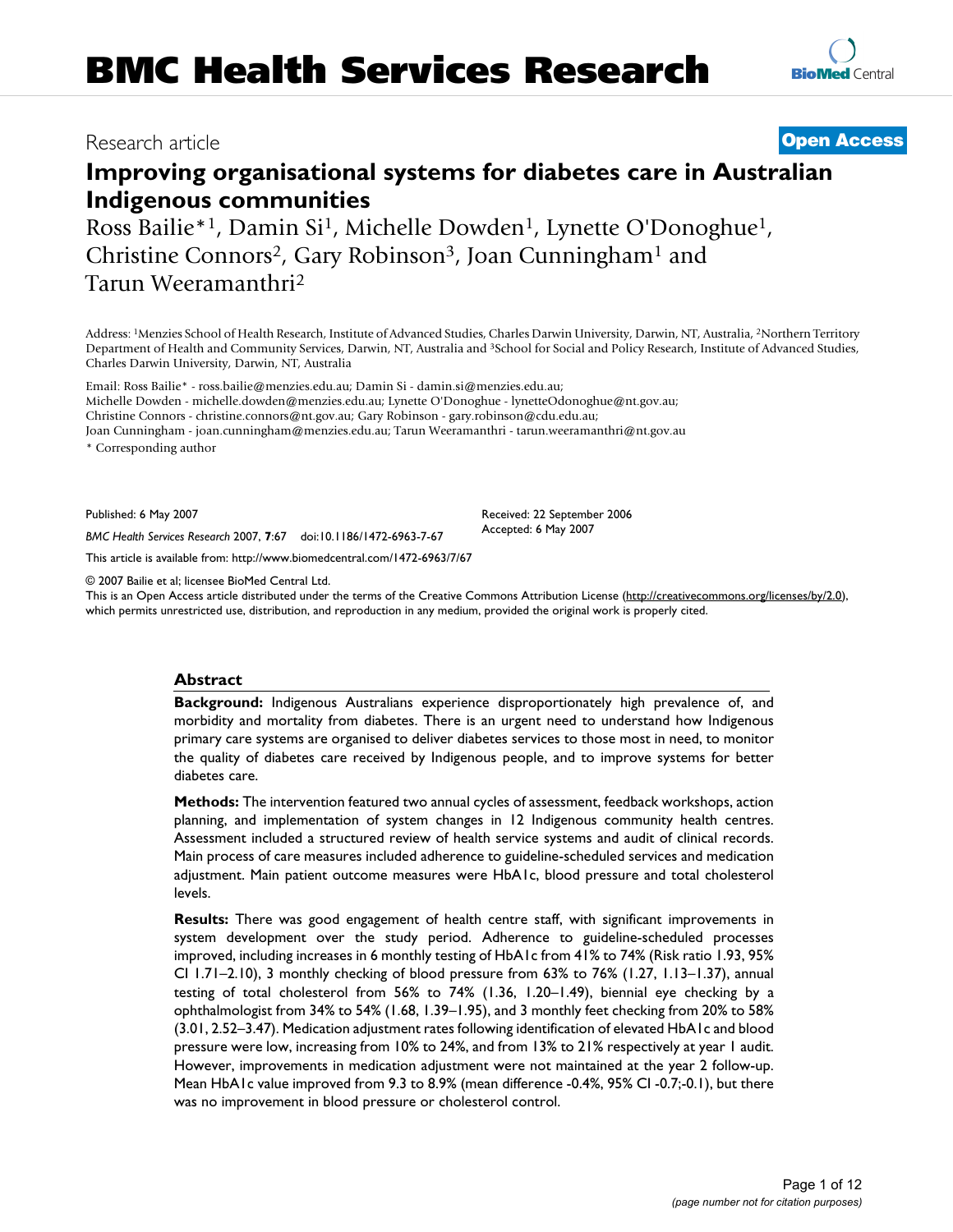**Conclusion:** This quality improvement (QI) intervention has proved to be highly acceptable in the Indigenous Australian primary care setting and has been associated with significant improvements in systems and processes of care and some intermediate outcomes. However, improvements appear to be limited by inadequate attention to abnormal clinical findings and medication management. Greater improvement in intermediate outcomes may be achieved by specifically addressing system barriers to therapy intensification through more effective engagement of medical staff in QI activities and/or greater use of nurse-practitioners.

#### **Background**

Indigenous Australians experience disproportionately high morbidity and mortality due to diabetes, substantially more than can be explained simply by underlying high diabetes prevalence among these populations. For example, while the estimated prevalence of diabetes among Indigenous adults (10% to 30%) was 2–4 times higher than that of non-Indigenous Australians [1], hospital separation rates for diabetes were 10–15 times higher [2], and the death rate associated with diabetes for 35–54 year old Indigenous people was 27–35 times higher [3] when compared with non-Indigenous Australians. These national statistics indicate that there is a need to improve management of diabetes among Indigenous people at a primary care system level to prevent or delay diabetesrelated complications.

In Australia, General Practice is the backbone of the mainstream primary care system, and is supported by funding from a national health insurance scheme (Medicare). Most primary care is provided by self-employed general practitioners (GPs), and services are reimbursed on a feefor-service basis [4]. GPs in primary care act as 'gatekeepers', with access to specialist medical services being available only on their referral.

Primary care systems for Indigenous people are more complex, with three main service provider sectors: the Indigenous community controlled health service sector, State and Territory government funded and/or operated services, and general practitioners in private practice [5]. This complexity of Indigenous primary care systems is particularly evident in the Northern Territory (NT). About 90% of Indigenous people in the NT live in 'discrete Indigenous communities' [6], and a majority of these people access primary health care through community health centres, operating under a variety of funding and governance models, rather than private general practice.

Many Indigenous community health centres are overwhelmed by providing 'sickness care' for people who are acutely unwell. Clinical consultations in Indigenous community health centres, compared with those in mainstream general practice, tend to be more complex, with more new patients and more problems managed [7].

These high demands for acute care services are a result of high rates of illness in Indigenous communities [8]. Other major challenges include inadequate staff numbers and high staff turnover [8], geographic isolation, lack of resident (and infrequent visits by) general and specialist medical staff [9] and inadequate funding [5].

These challenges add to the internationally recognised inadequacy of acute care oriented systems for meeting the needs of patients experiencing chronic problems [10]. Regardless of whether the problem is heart disease, diabetes, or hypertension, effective management of chronic disease requires scheduled and regular patient visits to clinics for monitoring disease control, detecting complications, adjusting medications, and negotiating lifestyle changes. The criticism that follow-up of chronically ill patients tends to be sporadic, prevention underutilised, and the patient's role in disease management overlooked in many health systems [11] is generally applicable to Australian Indigenous primary care.

While acute care services will always be necessary, Indigenous community health centres must at the same time expand their systems to provide effective care for people with chronic illness. In 1997, the health authorities in the NT developed an integrated life course strategy to address chronic disease (the Preventable Chronic Disease Strategy), with a focus on maternal and child health, underlying determinants of health, lifestyle modification, and improved evidence based clinical practice for prevention, early detection and management of chronic disease[12]. A related development was the implementation in 1998 of trials of "coordinated care" [13], which aimed to examine the feasibility and impact of enhanced community control of funding and management of health services, and the introduction of best practice clinical guidelines and computerised information systems within two geographically defined regions in the NT. A more widely implemented initiative over recent years has aimed to improve paper-based recall systems in community health centres [14]. However, little is known about the general nature and use of systems in community health centres.

Against this background we developed a project to assess the impact of a quality improvement (QI) intervention on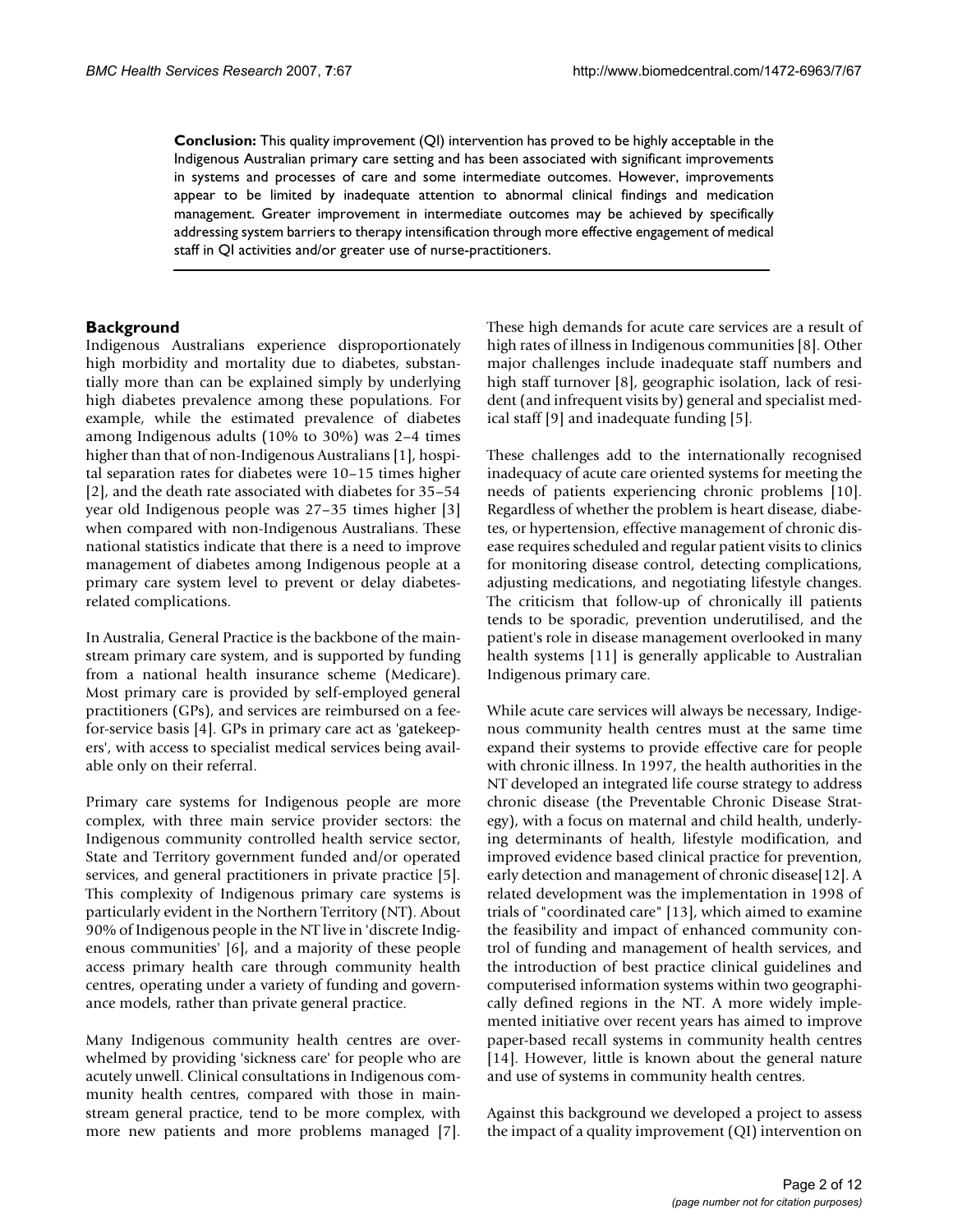primary care systems, processes and intermediate outcomes of care for the management of diabetes in the remote Indigenous community primary care setting. This paper describes the experience and outcomes of two cycles of the QI intervention in 12 Aboriginal community health centres in the Top End of the NT, with a focus on understanding system related factors which hinder or facilitate improvements in outcomes of care.

#### **Methods**

#### *Study location and selection of health centres*

This study was conducted in the Top End of the NT, an area occupying 522,561 square kilometres with an estimated resident population of 153,687 in 2003 [15]. Indigenous people comprise approximately 30% of the total population of the NT [15]. We purposively selected 12 health centres (Figure 1) from a total of 53 centres in the Top End, to reflect the diversity (rather than to be proportionally representative) of health centres in the region in terms of governance models (Indigenous community controlled, NT department of health funded/operated, and Health Board managed), population sizes (<500 residents, 500–999, and ≥1000), and remoteness (indicated by distance to the regional urban centres). Compared to all health centres in the Top End, health centres funded/ operated by the NT department of health were under-represented in the sample, and health centres with mediumsized populations (500–999) were over represented. However, the 12 centres had good representativeness on remoteness distribution.



#### **Figure 1**

Distribution of 12 participating community health centres in the Top End of the Northern Territory, Australia.

#### *The quality improvement (QI) intervention*

Our QI intervention was conducted during 2002–2005 and featured two annual cycles of assessment, feedback, action planning and implementation:

#### *Assessment*

There were two distinct levels of assessment: first of health centre systems using an adapted version of the Assessment of Chronic Illness Care (ACIC) scale [16-18];. and second of quality of diabetes care via a patient record audit.

1) Our modified version of the ACIC scale included relatively detailed prompts relating to 34 items which were grouped into 7 components: organisational influence (3 items), external linkages (4 items), self-management (4 items), clinical decision support (3 items), delivery system design (9 items), clinical information systems (6 items), and integration (5 items). Compared with the original ACIC scale, this adapted version included three additional items (cultural competence, pathology management, and pharmacy management) in the delivery system design component, to reflect specific features of interest in NT centres. Staff (managers, doctors, nurses, Aboriginal health workers) were encouraged to discuss their perceptions using the prompts, and to score through consensus the level of development on a 0 (not at all) to 11 (fully developed) point scale. The mean was calculated from individual item scores to create a component score, and the mean of the 7 component scores formed the overall system score for the community health centre. The scale served both as a measurement tool and an intervention tool, as the discussion of system components led to a better understanding among staff of the quality of systems and consideration of how systems could be improved.

2) Quality of diabetes care was assessed through audit of a sample of clinical records in terms of processes of care (including guideline-scheduled services, medical treatments and medication adjustment) and intermediate patient outcomes (HbA1c, blood pressure, total cholesterol and ACR [Albumin Creatinine Ratio]). Our standardised audit form was based on previous research work in this area [19] and included a list of 27 scheduled service processes which local clinical guidelines recommend at specified intervals for people with diabetes [20]. A service was assessed as delivered if there was a record of delivery within the appropriate period preceding the audit.

We recorded prescribed medications for patients at the time of the audit. Dose information was collected for all hypoglycaemic, antihypertensive (including ACE inhibitor), lipid-lowering, and anti-platelet medicines.

We also assessed whether the adjustment of medication prescription was made among patients with HbA1c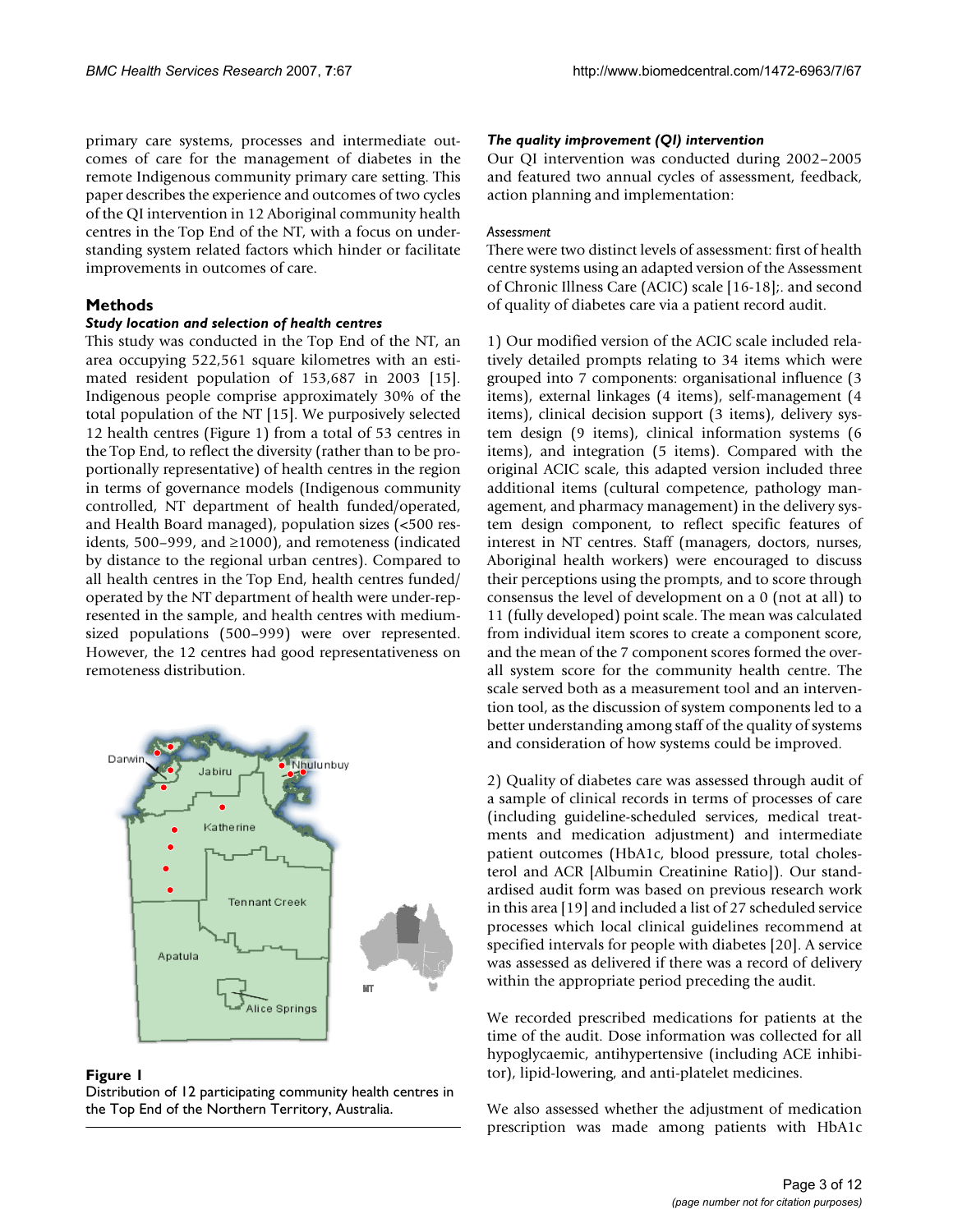>8.0% and >7%, and with BP > 140/90 and 130/80 mmHg at any stage over the 12 months prior to the audit. While the clinical guidelines for the study population at the time of commencement of our study recommended treatment goals of ≤7% for HbA1c and ≤130/80 for blood pressure for individuals [20], we specified the two cut points for both HbA1c control and BP control to be used as indicators of quality of control. The medical regimes were considered as adjusted if the dose of a medicine was increased, an additional agent added, or a medicine substituted by another one.

Intermediate outcomes of diabetes care include four measures: all recorded values of HbA1c, blood pressure, total cholesterol and ACR in the 12 months prior to the audit. Patients were classified as hypertensive if there was a diagnosis of hypertension documented in medical records or they had blood pressure values >140/90 mmHg in three separate checks. Albuminuria was defined as having a diagnosis of renal disease documented in medical records or ACR > 3.4. Patients were classified as having hyperlipidemia if there was a diagnosis of hyperlipidemia documented in medical records or they had a total cholesterol level >5.5 mmol/L.

#### *Audit sample*

Community members who met all of the following criteria were included in the study population: 1) a definite diagnosis of type 2 diabetes according to health centre records; 2) identified as Aboriginal; 3) aged 16 years or older; and 4) lived in the community for 6 months or more during the previous 12 months. In the four community health centres where more than 30 eligible people were identified in each centre (the actual numbers were 42, 60, 76 and 155 respectively) a random sample of 30 records was drawn for audit. The randomisation was conducted by numbering the list of eligible patients and using a computer generated list of 30 random numbers to be included in the sample. In the eight other centres there were fewer than 30 eligible people identified in each, and records of all eligible people were audited. Overall, the records of 295 people with type 2 diabetes were included in the clinical record audit at baseline, which accounted for 57% of the eligible people with diabetes ( $N = 519$ ). This sampling approach was designed to provide an adequate number of records to reflect the situation in each health centre rather than a representative sample of the population of people with diabetes.

Of 295 participants at baseline, out-migration and death resulted in a loss-to-follow-up of 42 participants at the year 1 audit ( $n = 253$ ) (Figure 2). With a further loss-tofollow-up of 17 people and moving back of 16 from previously out-migrated people, 252 participants remained for the year 2 audit.



Figure 2 Follow-up of participants over the study period.

#### *Reliability of audit data*

At each health centre, 10% of the records audited at baseline were selected randomly and audited again one to two months later by the same auditor for the same calendar period. Each health centre contributed 2 or 3 records, and the total reliability audit sample comprised 27 records. Intra-rater reliability for different types of audit items measured by Kappa statistics  $(\kappa)$ , ranged from good to very good [21]: demographics ( $κ = 1.00$ ), diabetes related complications (0.78–1.00), medications (0.91–1.00), and processes of care (0.74–1.00).

#### *Orientation, feedback workshops and action planning*

Early meetings with health centre staff and management were used as an opportunity to discuss the concepts of QI and the need to reorient services to address chronic illness effectively. As the project progressed we increasingly emphasised the value of identifying root causes of poor performance and the value of enhancing service systems rather than specific clinical services. Action planning workshops were held with staff and management of each health centre as part of each QI cycle to feed back systems assessment and clinical audit findings, compare performance with de-identified findings from other participating centres, to share lessons from the varied experience of health centres and to facilitate the development of action plans. Given their important and unique role, a learning conference was held to engage Aboriginal Health Workers and strengthen their understanding of the quality improvement intervention.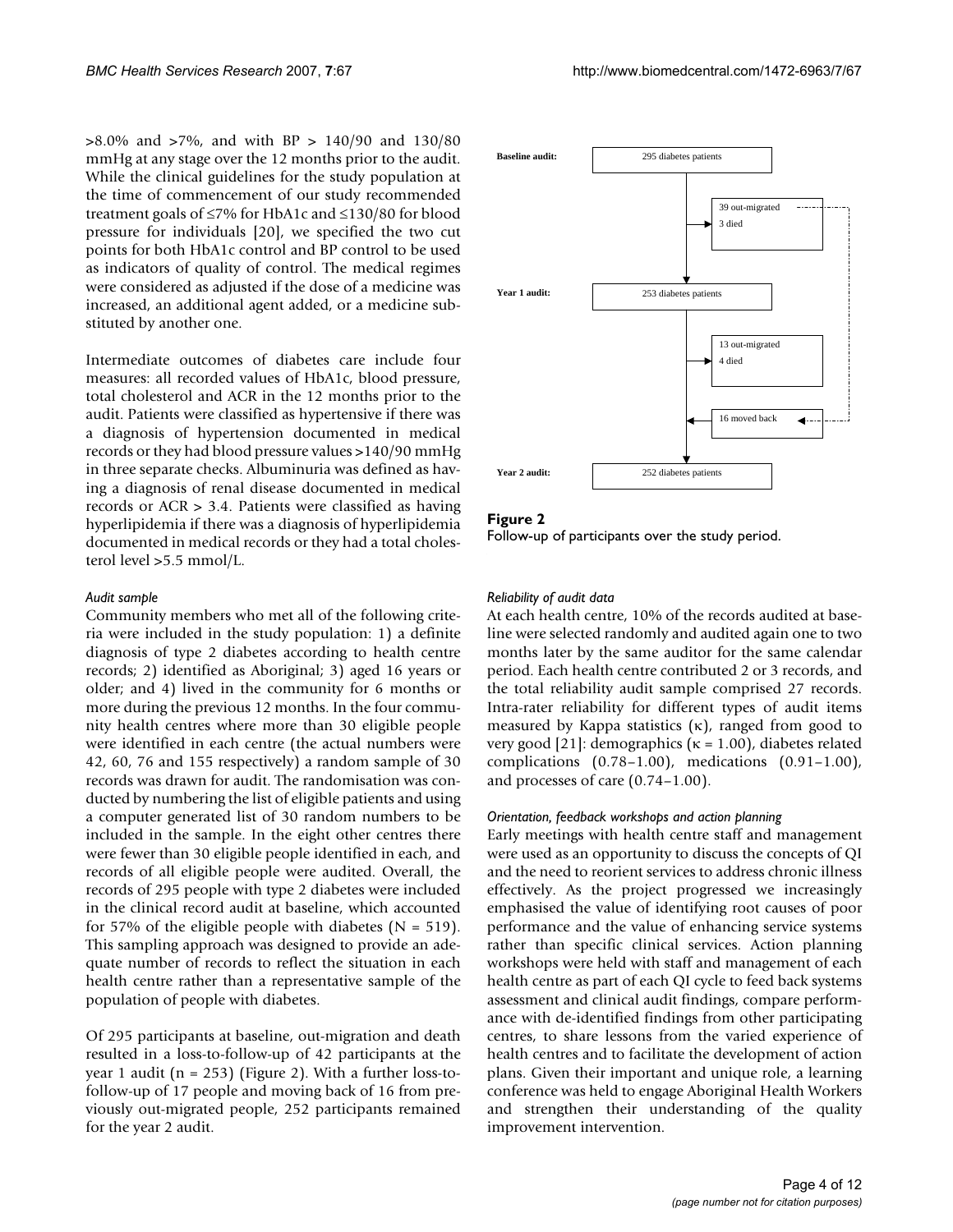#### *Implementation*

Health centres carried out their action plans. Health centre staff were asked to document activities and initiatives relating to the implementation of action plans. The research team provided ongoing support to health centres in relation to implementation, mainly through email and telephone communications, and sometimes by site visits when necessary.

#### *Statistical analysis*

Means and proportions were used to summarise normally distributed continuous and binomial data respectively, and 95% confidence intervals were calculated after adjustment for clustering by health centre. For data of non-Gaussian distribution, medians and interquartile ranges were used.

Changes in levels of health centre system development regarding chronic illness care (as represented by ACIC scores) and in quality of diabetes care (including processes and intermediate outcomes) over the study period were assessed by comparing the year 1 data (collected after one-year exposure to the intervention) and year 2 data (collected after 2-years-exposure), respectively, with the baseline data. As ACIC scores ranged from 0 to 11 and were measured at health centre level with a sample size of 12, it was difficult to determine whether the Gaussian assumption was met. Therefore, a non-parametric method, the Wilcoxon matched pairs signed rank sum test, was used for comparisons [21].

Multilevel regression models were used to assess changes in processes and intermediate outcomes of diabetes care. Three-level regression models were constructed to accommodate the inherent dependency structure of the data in the presence of both repeated observations from the same individuals (level 2 unit) and clusters within the same community health centre (level 3 unit) [22]. Two independent time variables,  $X_1$  ( $X_1$  = 0 denotes baseline period;  $X_1 = 1$  year 1) and  $X_2$  ( $X_2 = 0$  denotes baseline period;  $X_2 = 1$  year 2), were entered into the regression models separately, and their regression coefficients, respectively, indicated the average magnitude of changes in quality of care one year and two years after the intervention.

Two types of three-level regression models were employed according to the nature of dependent variables. First, three-level logistic regression models were used for dichotomous dependent variables, for example, process variable 'HbA1c was tested in previous 6 month (yes/no)' and intermediate outcome variable 'HbA1c level was less than 7.0% (yes/no)'. Regression coefficients were transformed into odds ratios using e<sup>β</sup>, and odds ratios then were converted into risk ratios by means of a published

formula [23]. Second, three-level linear regression models were used for continuous dependent variables (eg values of systolic blood pressure). These analyses were conducted using Stata version 8.2 (Stata Corporation, College Station, Tex, USA). The command "gllamm" [generalised linear latent and mixed models] was used with the "family" option as "binomial" and the "link" option as "logit" for three-level logistic regressions. Three-level linear regressions were conducted using Stata command "gllamm" with the "family" option as "Gaussian" and the "link" option as "identity".

The study was approved by the Human Research Ethics Committee of the Northern Territory Department of Health & Community Services and the Menzies School of Health Research, and by its Indigenous health research sub-committee.

### **Results**

#### *Characteristics of the study participants at baseline*

The records of 295 people with type 2 diabetes were audited at baseline (Table 1). The sample included fewer men than women (39% vs 61% at baseline). At baseline the median age of the participants was 48 years (range 16– 87), with a high prevalence of smoking (36%) and microvascular complications (42%). Approximately one-half of the participants also had hypertension. Seventy-seven percent of participants had attended their community health centres within the previous 3 months.

#### *Change in health centre system development*

Median ACIC component scores at the baseline ranged from 2.5 to 5.4 (Table 2). Scores improved progressively and significantly over the two year follow-up. During the course of the study health centre staff reported implementing a range of strategies and actions to improve health centre systems and services (Table 3). The strategies involved either increased resources or innovative activities that promoted and improved interaction between health care providers and patients. For example, most health centres included specific goals of chronic illness care in their business plans, with some lobbying their governing bodies to secure funds to support new positions for a nurse or chronic illness coordinator. The majority of strategies were carried out with the use of existing resources and by introducing creative initiatives to proactively engage community residents in chronic illness care. For example, a health centre, in conjunction with community organisations, ran community-based programs (i.e. 'No Drugs, No Violence, No Alcohol') to promote healthy lifestyle, and provided incentives to stimulate and reinforce behaviour changes. Changes in delivery system design were characterised by regular review of roles among primary care team members, designated staff time for home visits, and providing transport to clients for clinic visits.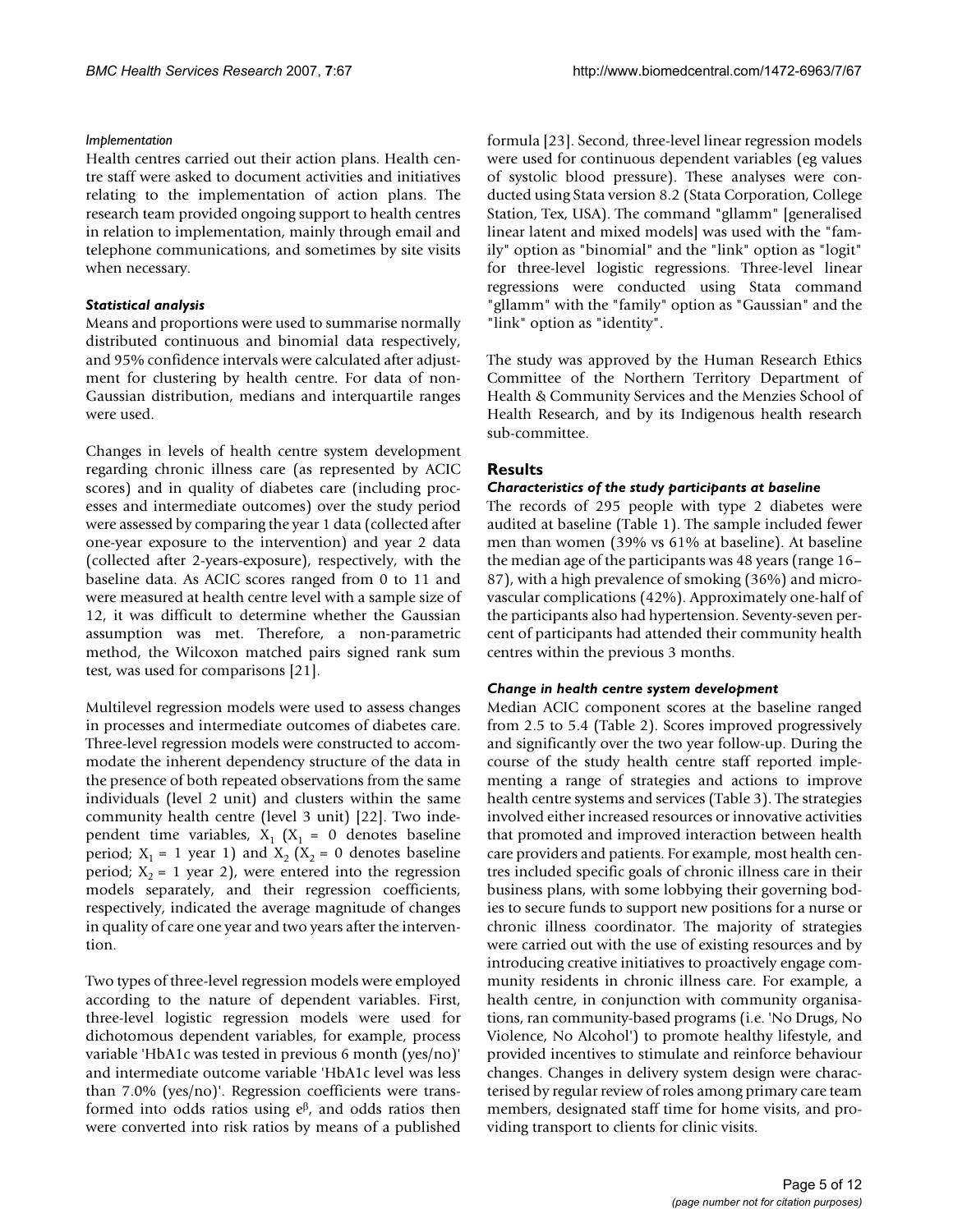#### **Table 1: Characteristics of clinical record audit sample at baseline (N = 295)**

| Characteristic                                     | Number (%), mean ± SD or median (interquartile range) |
|----------------------------------------------------|-------------------------------------------------------|
| Median age (range), years                          | 48 (16-87)                                            |
| Men                                                | 116(39%)                                              |
| Median duration of diabetes*, years                | 5.7(2.6, 8.7)                                         |
| <b>Current smokers</b>                             | 107(36%)                                              |
| Diagnosis of hypertension in medical record        | 140 (47%)                                             |
| Diagnosis of hyperlipidaemia in medical record     | 84 (28%)                                              |
| Any microvascular complications <sup>†</sup>       | 124 (42%)                                             |
| Any macrovascular complications#                   | 57 (19%)                                              |
| Medical comorbid conditions <sup>§</sup>           |                                                       |
| 0                                                  | 86 (29%)                                              |
|                                                    | 81 (27%)                                              |
| 2                                                  | 63 (21%)                                              |
| 3                                                  | 43 (15%)                                              |
| $4+$                                               | 22 (8%)                                               |
| Attended health centre in last 3 months            | 226 (77%)                                             |
| Attended health centre in last 12 months           | 270 (92%)                                             |
| Reasons for last attendance during prior 12 months |                                                       |
| Chronic illness care                               | 164(61%)                                              |
| Acute care                                         | 88 (33%)                                              |
| Sexual health or immunisation                      | 18(6%)                                                |

\* Exclude 85 patients (29% of the total sample) whose date of diagnosis of diabetes was not documented in medical record.

† Microvascular complications include any retinopathy, nephropathy, neuropathy, renal disease, foot ulcer or amputation noted in the medical record.

‡ Macrovascular complications include any coronary artery disease or stroke noted in the medical record.

§ Medical comorbid conditions include hypertension, hyperlipidaemia, or any micro and macrovascular complications mentioned above.

| <b>System components</b>     | <b>Baseline</b> | Year I                       | Year 2           | Change (P value)*<br>Year I - baseline | Change (P value)*<br>Year 2 - baseline |
|------------------------------|-----------------|------------------------------|------------------|----------------------------------------|----------------------------------------|
|                              |                 | Median (Interguartile Range) |                  |                                        |                                        |
| Organisational influence     | 3.4(2.5, 4.3)   | 5.2(4.5,5.3)                 | 6.1 $(4.5, 6.7)$ | $+1.8(0.002)$                          | $+2.7(0.003)$                          |
| <b>External linkages</b>     | 4.8(4.0, 5.6)   | 5.4(4.6, 6.0)                | 6.5(5.3, 7.8)    | $+0.6(0.089)$                          | $+1.7(0.002)$                          |
| Self-management support      | 3.8(3.0, 3.9)   | 5.3(4.2.5.8)                 | 6.4(4.9, 7.3)    | $+1.5(0.005)$                          | $+2.6(0.004)$                          |
| Decision support             | 4.7(4.0, 5.0)   | 5.8(4.7, 6.3)                | $7.2$ (5.8, 8.2) | $+1.1(0.077)$                          | $+2.5(0.025)$                          |
| Delivery system design       | 4.5(3.6, 5.2)   | 5.9(5.3, 6.7)                | $7.2$ (5.8, 8.2) | $+1.4(0.002)$                          | $+2.7(0.007)$                          |
| Clinical Information systems | 5.4(4.6, 5.9)   | 5.9(5.3, 7.3)                | 7.7(6.1, 8.3)    | $+0.5(0.037)$                          | $+2.3(0.015)$                          |
| Integration                  | 2.5(1.9, 3.5)   | 4.5(3.5, 5.4)                | 5.1(4.1, 6.5)    | $+2.0(0.002)$                          | $+2.6(0.004)$                          |
| Overall (Total)              | 4.3(3.4, 4.7)   | 5.6(4.6, 6.0)                | 6.1 $(5.6, 7.3)$ | $+1.3(0.002)$                          | $+1.8(0.002)$                          |

**Table 2: Changes in levels of system development over study period (Assessment of Chronic Illness Care scores, potential range 0–11)**

\* P values are for Wilcoxon matched pairs signed rank sum tests. Changes significant at 0.05 level are shown in bold.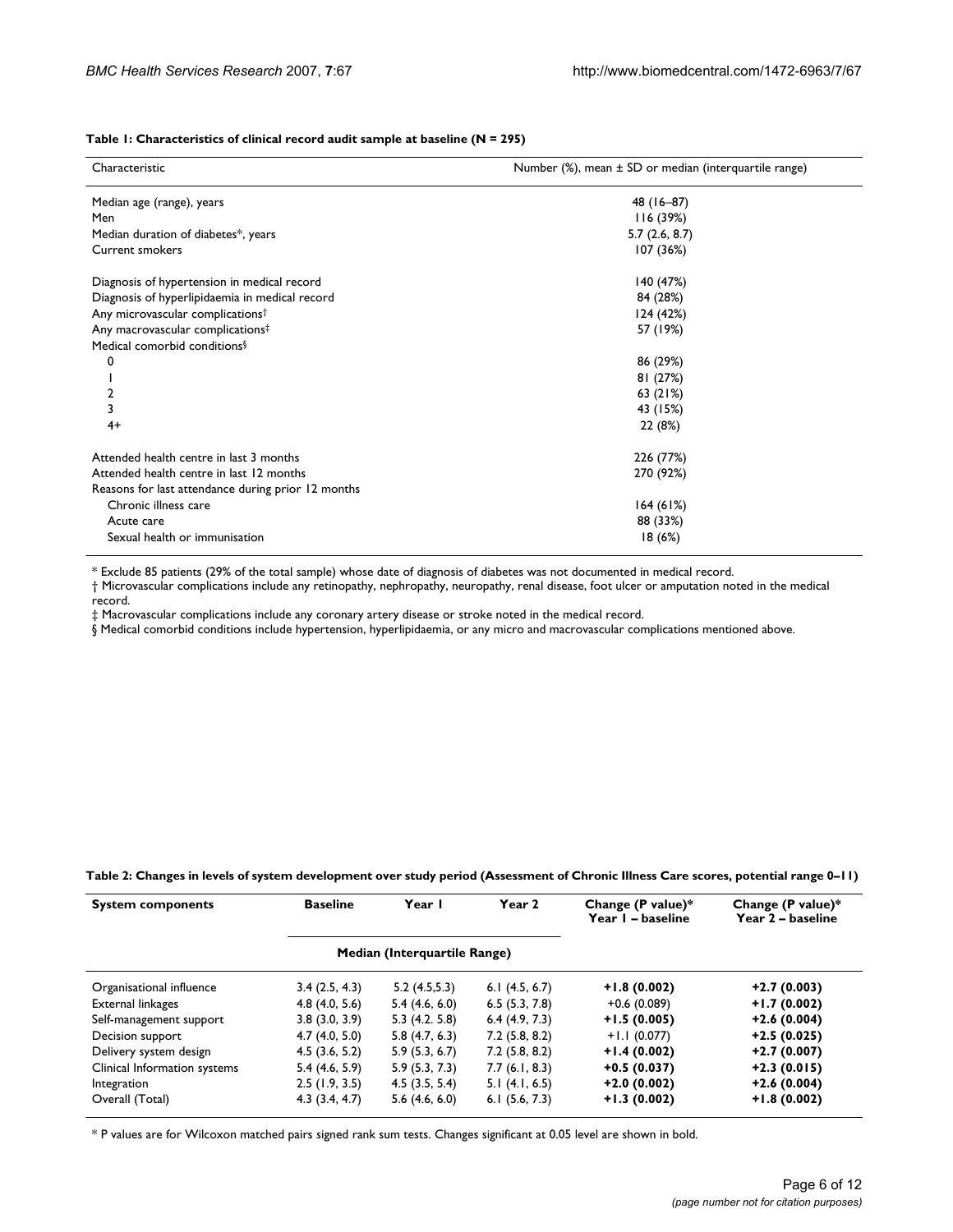#### **Table 3: Examples of strategies and actions implemented by participating community health centres to improve services and systems**

#### **Organisational influence**

- Dedicated new Medicare officer time to process Medicare claims
- Prepared for the Australian General Practice Accreditation Limited (AGPAL) accreditation
- Secured financial resources to fund a new nurse position
- Lobbied to recruit a program coordinator to coordinate chronic illness care
- Developed a business plan including specific chronic illness care goals
- Increased support from the regional Quality Improvement Coordinator to implement quality plans

▪ Increased efficiency in claiming for Medicare funded items, with funds then used to support operation and maintenance of the computerised information system

#### **External linkages**

▪ In conjunction with schools, Women's Centres, community stores or takeaways, ran chronic disease prevention programs

▪ Held regular meetings with new formed health advisory committee of Aboriginal elders, facilitating community input into health centre operation. The committee was also consulted to provide leadership and direction of community-based health activities

- Funded new community development positions with the health centre assisting with networking in the community and working on prevention
- Supported community-based initiatives, such as 'Water Aerobics'
- Assisted visiting nutritionist in organising the healthy lunch program in the community, and meal design and preparation for the Aged Care Centre
- Designated health centre time for community work on Friday am

▪ Organised an event titled "No Drug, No Violence, No Alcohol " in the community, and offered incentives, such as a return airfare to Darwin (donated by Qantas), to promote behaviour changes

- Ran a Diabetes Health Day in the community to improve clients' understanding of their conditions
- Supported the Nutrition Worker based at the community store to provide healthy foods
- Identified and established a list of outside services, names, and contact numbers to assist all staff to contact services and to help patients use them

#### **Self-management support**

- Designated chronic disease nurses to provide self-management support
- Implemented written care plans which contained patient goals agreed between clinicians and patients. These goals were reviewed during each visit
- Developed key local language concepts
- Arranged visiting mental health team (4 times/year) to assist with behaviour change interventions
- Helped setting up a Diabetes Action group in the community
- Designed oral guidelines and pictures to disseminate self-management knowledge and skills
- Enhanced smoking cessation services supported by pharmacy and availability of patches for nicotine replacement treatment
- Addressed concerns of patients and families through existing peer support groups at the Women's Centre in the community
- Provided diabetes patients with blood glucose self-monitoring materials

▪ Showed patients a food box (designed by a nutritionist) as an education tool to support individuals and families about what type of food is good for managing chronic disease

▪ Organised patient peer groups to share their stories about care, for example, buying a scrubbing brush to clean feet, rubbing feet with cream, wearing shoes, and buying good tucker from the store

- Supplied sharps containers for insulin dependent patients to safely dispose of needles
- Educated patients on general safe storage of medications
- Organised patient eduction delivered by the visiting Diabetes Educator from the Healthy Living NT

#### **Decision support**

- Provided training for primary care team by visiting specialists (eg physicians)
- Developed chronic disease flow sheet based on clinical guidelines (the CARPA)

#### **Delivery system design**

- Organised chronic disease days with presence of specialist providers
- Designated chronic disease nurses to implement planned visits and group visits, eg facilitating patients seeing multiple providers in a single visit
- Developed and implemented cross culture education and training programs for staff
- Held regular team meetings to revise and reinforce team roles

▪ Used registers to identify active and non-active participation of patients, analysed reasons for non-active participation, and took measures to improve

- When the doctor was visiting, Aboriginal health workers went out and talked to patients, and brought them into the health centre
- Put a sign up at the community shop for doctor's and physician's visits, and picked up people if necessary
- Arranged for patients to see specialists (eg ophthalmologists) in the regional centre, and transported them to their appointments
- Utilised interpreters provided by the Aboriginal Resource and Development Services
- Went out twice a day to give medications to patients in the community
- The health team met regularly every morning to do handover and assign responsibility for patient follow-up
- Commenced the use of case conferencing for patients with complex conditions and to assign responsibilities to PHC team members

▪ One afternoon a week was set aside to do home visits for patients with major chronic conditions, and documenting relevant information in the medical records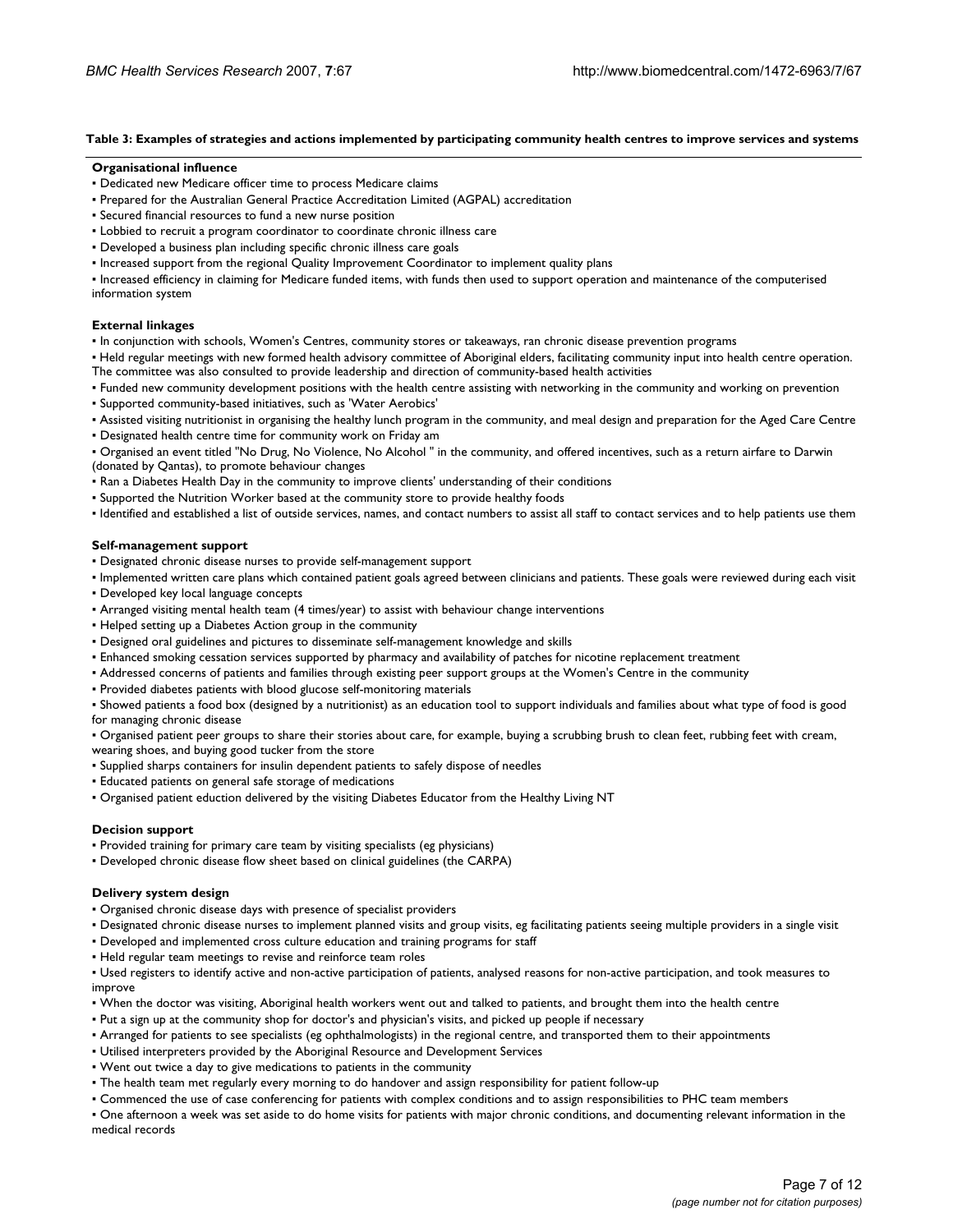**Table 3: Examples of strategies and actions implemented by participating community health centres to improve services and systems**

▪ Appointed the Health Centre Coordinator as team leader to ensure roles and responsibilities in chronic illness care

#### **Clinical information systems**

▪ Implemented a new electronic system (based on File Maker Pro) for recording of services, follow-up and reminding

- Performed a complete history notes audit and reorganised all individual files
- Installed a new computerised clinical information system, providing functions such as medical record-keeping, intelligent recalls, and featured appointments

▪ Developed and utilised a spreadsheet system with a list of people for follow-ups of 3 monthly bloods and the doctor's follow-ups of any abnormal findings

▪ Linked the health centre information system ("Communicare") with the regional information system "Health*Connect*" to realise transfer of information between settings and community health centres

#### *Change in quality of diabetes care*

Delivery of guideline-scheduled processes of diabetes care increased progressively over the study period (Table 4). One year after the intervention, 9 out of a total of 27 service items showed statistically significant improvement, and this increased to 23 services after two years. Notably, finger prick or venous blood sugar level (BSL) test dropped from 61% to 51%, corresponding to an increasing use of HbA1c testing.

However, the proportion of patients prescribed insulin, oral hypoglycaemic agents, ACE inhibitors for those with albuminuria, aspirin for those with established CVD and treatment for hypertension and hyperlipidemia (statins) at year 2 was not significantly different to baseline (Table 5). There was an increase in prescription of aspirin for those with CVD risk factors at both years 1 and 2.

Based on documentation in medical records, after identification of elevated HbA1c and BP, there was an increase in numbers of elevated results reviewed by a doctor, and consequently, an increase in medication adjustment rates at the year 1 audit (Table 6). However, these improvements were not maintained at the year 2 follow-up, with a significant drop in reviewing elevated results and medication adjustment during the year 2 period, even below the baseline level. Over the same intervals, the number of doctors employed (FTE) decreased from 9.5 at baseline to 9.3 at year 1 to 5.3 at year 2.

The mean HbA1c improved significantly from 9.3% at the baseline to 8.9% at the year 1 audit, and maintained a mean of 8.9% at the year 2 audit (Table 7). The proportion of people with acceptable glycaemic control (HbA1c < 8.0%) and ideal glycaemic control (HbA1c < 7.0%) increased from 37% (baseline) to 46% (year 2), and from 19% to 28%, respectively. However, blood pressure control, total cholesterol control and maintenance of renal function (measured by ACR) largely remained unchanged over the study period.

#### **Discussion**

The study health centres initiated and implemented a number of system changes over the two completed QI cycles, and these developments are reflected in improvements in the ACIC scores for all components of health centre systems. Over the same period there was an improvement in quality of diabetes care as reflected in adherence to guideline-scheduled processes of care, but limited increases in attention to abnormal findings and medication adjustment. There was an improvement in HbA1c control, but not in BP control or cholesterol levels.

Our findings on systems improvement are very similar to those found in the first of the "Breakthrough" series in the US [24] despite their inclusion of hospitals and academic centres in addition to community based services. Compared with the baseline data of our study, the participating organisations had higher ACIC scores for organisational influence and self-management support, but similar scores for the other four components [18,25]. Similar improvements in processes of care and in HbA1c measures were also reported after one year of a QI intervention in 19 community health centres serving predominantly disadvantaged populations in the Midwest of the USA [26]. However, the intensity of the monthly cycles in the Midwest study was perceived by staff to be too burdensome, and potentially unsustainable. Our findings suggest quality improvement interventions featuring conventional, annual QI cycles can be comparably effective in achieving improvement in diabetes care and may be more likely to be institutionalised.

Improvements in key process measures, including HbA1c and BP monitoring, were generally greater than for other interventions in similar settings in Australia [19,27]. Although diabetes patients in our study experienced moderate improvement in HbA1c control, no significant improvement was found in other important intermediate outcomes, namely blood pressure and total cholesterol control. Difficulties in improving patient outcomes have been increasingly reported by studies focusing on diabetes quality improvement interventions [28-30]. For example, in a systematic review [28] assessing effectiveness of organisational and professional interventions on quality of diabetes care in primary care settings, Renders *et al* identified 13 studies that reported effects on both processes and outcomes of diabetes care. However, only 7 of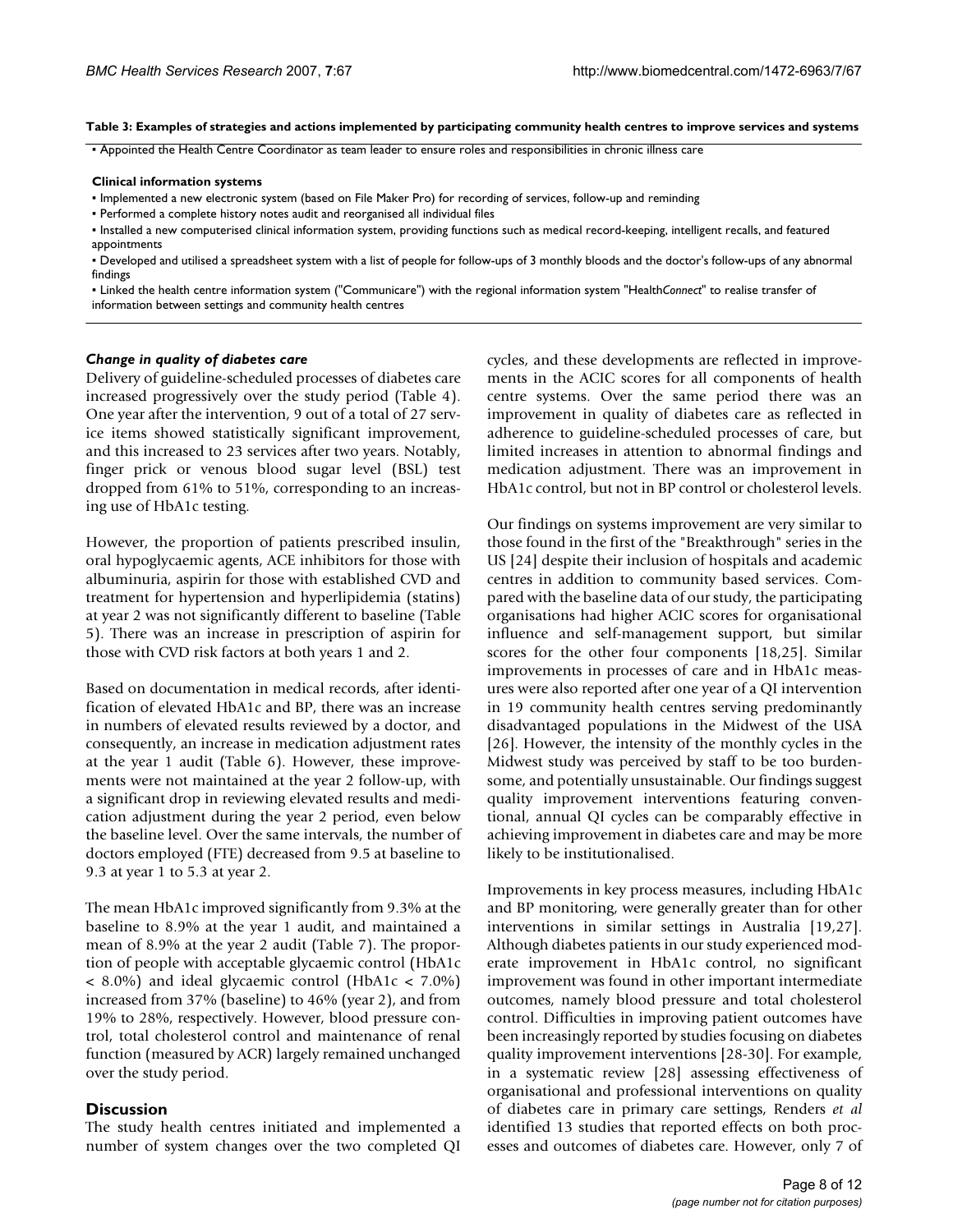| <b>Process items</b>            | <b>Scheduled</b><br>interval<br>(months) | Baseline (n = 295) Year 1 (n = 253) Year 2 (n = 252) |             |             | <b>Risk Ratios (95%</b><br>CI) <sup>†</sup> Year I vs<br>baseline | <b>Risk Ratios (95%</b><br>CI) <sup>†</sup> Year 2 vs<br>baseline |
|---------------------------------|------------------------------------------|------------------------------------------------------|-------------|-------------|-------------------------------------------------------------------|-------------------------------------------------------------------|
|                                 |                                          |                                                      |             |             |                                                                   |                                                                   |
| <b>Basic measurement</b>        |                                          |                                                      |             |             |                                                                   |                                                                   |
| Weight                          | 3                                        | 47 (41, 53)                                          | 43 (37, 49) | 61(54, 67)  | 0.90(0.72, 1.10)                                                  | 1.34(1.14, 1.52)                                                  |
| Height                          | Any time                                 | 32 (27, 38)                                          | 48 (42, 55) | 71 (65, 76) | 1.61(1.30, 1.91)                                                  | 2.35 (2.08, 2.56)                                                 |
| <b>BMI</b>                      | 12                                       | 16(12, 21)                                           | 21(16, 26)  | 46 (40, 53) | 1.24(0.84, 1.76)                                                  | 3.09 (2.36, 3.82)                                                 |
| Waist circumference             | 3                                        | 23 (18, 28)                                          | 28 (23, 34) | 54 (48, 60) | 1.28(0.92, 1.70)                                                  | 2.42 (2.00, 2.82)                                                 |
| <b>BP</b>                       | 3                                        | 63 (57, 69)                                          | 63 (56, 68) | 76 (71, 82) | 0.94(0.76, 1.10)                                                  | 1.27(1.13, 1.37)                                                  |
| Eye check                       |                                          |                                                      |             |             |                                                                   |                                                                   |
| Visual acuity                   | 12                                       | 40 (35, 46)                                          | 42 (36, 48) | 58 (52, 65) | 1.06(0.83, 1.31)                                                  | 1.49(1.26, 1.71)                                                  |
| Cataracts                       | 12                                       | 28 (23, 34)                                          | 35(29, 41)  | 24 (19, 30) | 1.31(0.97, 1.68)                                                  | 0.80(0.58, 1.08)                                                  |
| Fundi (dilated pupils)          | 12                                       | 34 (29, 40)                                          | 36 (30, 42) | 30 (25, 37) | 1.10(0.83, 1.39)                                                  | 0.90(0.68, 1.15)                                                  |
| Ophthalmologist<br>review       | 24                                       | 34 (29, 40)                                          | 41 (34, 47) | 54 (48, 61) | 1.28(0.99, 1.57)                                                  | 1.68 (1.39, 1.95)                                                 |
| <b>Feet check</b>               |                                          |                                                      |             |             |                                                                   |                                                                   |
| Check done                      | 3                                        | 20 (16, 25)                                          | 24 (19, 29) | 58 (51, 64) | 1.23(0.84, 1.72)                                                  | 3.01 (2.52, 3.47)                                                 |
| Sensation                       | 3                                        | 9(6, 13)                                             | 12(8, 16)   | 48 (41, 54) | 1.49(0.87, 2.46)                                                  | 5.81(4.43, 7.16)                                                  |
| Peripheral pulses               | 3                                        | 8(5, 12)                                             | 13(9, 17)   | 48 (42, 54) | 1.79(1.05, 2.92)                                                  | 6.61(5.00, 8.17)                                                  |
| Pressure areas                  | 3                                        | 7(5, 11)                                             | 11(7, 16)   | 44 (38, 51) | 1.78(0.99, 3.06)                                                  | 6.96(5.10, 8.85)                                                  |
| Infections                      | 3                                        | 8(6, 12)                                             | 12(8, 17)   | 27(22, 33)  | 1.64(0.95, 2.69)                                                  | 3.56 (2.39, 5.03)                                                 |
| Laboratory                      |                                          |                                                      |             |             |                                                                   |                                                                   |
| investigations                  |                                          |                                                      |             |             |                                                                   |                                                                   |
| BSL (finger prick or<br>venous) | 3                                        | 61(55, 67)                                           | 51 (44, 57) | 69 (63, 74) | 0.76(0.60, 0.92)                                                  | 1.13(0.97, 1.27)                                                  |
| HbAlc                           | 6                                        | 41 (35, 47)                                          | 61(55, 67)  | 74 (68, 80) | 1.54(1.31, 1.75)                                                  | 1.93(1.71, 2.10)                                                  |
| Total cholesterol               | 12                                       | 56 (50, 62)                                          | 70 (64, 76) | 74 (68, 79) | 1.29(1.13, 1.42)                                                  | 1.36 (1.20, 1.49)                                                 |
| Urine - Dipstix                 | 3                                        | 20 (15, 25)                                          | 24 (19, 30) | 48 (42, 55) | 1.29(0.93, 1.74)                                                  | 2.66(2.15, 3.16)                                                  |
| Creatinine                      | 12                                       | 65 (59, 71)                                          | 68 (62, 74) | 74 (69, 80) | $1.03$ (0.88, 1.16)                                               | 1.15 (1.02, 1.26)                                                 |
| <b>ACR</b>                      | 12                                       | 54 (48, 59)                                          | 54 (47, 60) | 61(55, 67)  | 0.99(0.80, 1.16)                                                  | 1.15(0.99, 1.31)                                                  |
| Counselling/advice              |                                          |                                                      |             |             |                                                                   |                                                                   |
| Diet                            | 3                                        | 15(11, 19)                                           | 23 (18, 29) | 36 (30, 42) | $1.73$ (1.17, 2.45)                                               | 2.54 (1.90, 3.26)                                                 |
| <b>Activity</b>                 | 3                                        | 13(9, 17)                                            | 22(17, 27)  | 37(31, 43)  | 1.82(1.21, 2.62)                                                  | 2.97(2.20, 3.83)                                                  |
| Smoking                         | 3                                        | 10(7, 14)                                            | 21(16, 26)  | 30 (25, 37) | 2.30 (1.50, 3.36)                                                 | 3.21 (2.24, 4.37)                                                 |
| Alcohol                         | 3                                        | 9(6, 13)                                             | 21(16, 27)  | 33 (27, 39) | 2.59 (1.67, 3.82)                                                 | 3.78(2.64, 5.11)                                                  |
| Diabetes medications            | 3                                        | 10(7, 14)                                            | 26 (21, 32) | 36 (30, 42) | 2.95 (1.94, 4.20)                                                 | 3.65(2.63, 4.82)                                                  |
| <b>Immunisations</b>            |                                          |                                                      |             |             |                                                                   |                                                                   |
| Influenza vaccination           | 12                                       | 54 (48, 59)                                          | 47 (41, 53) | 83 (78, 87) | 0.83(0.65, 1.01)                                                  | $1.63$ (1.50, 1.72)                                               |
| Pneumococcal                    | 5 yrs                                    | 73 (68, 78)                                          | 72 (66, 77) | 80 (74, 85) | 0.91(0.73, 1.06)                                                  | 1.10(0.99, 1.18)                                                  |
| vaccination                     |                                          |                                                      |             |             |                                                                   |                                                                   |

**Table 4: Changes in processes of diabetes care**

**†** Calculated by using multilevel logistic regression models with adjustment for health centre clustering and repeated measurements within the same individuals, and by converting odds ratios into risk ratios using a published formula. Risk ratios significant at 0.05 level are shown in bold.

these studies demonstrated a favourable effect on patient outcomes in addition to a positive effect on processes of care. In a recently published randomised controlled trial [30], O'Connor and colleagues reported implementation of a seven-step quality improvement change process in primary care medical practices. After the 2.5-year implementation period, the intervention failed to improve HbA1c, blood pressure, and LDL levels among patients, although most processes of care, including annual test rates of HbA1c, blood pressure and LDL, were significantly improved.

An increasing number of commentators have ascribed difficulties in improving patient outcomes to 'clinical inertia' (defined as failure of health care providers to initiate or intensify therapy when evidence-based treatment goals are not achieved) [31-35] but there has been a lack of longitudinal data to support this contention. Our data shows seriously inadequate medical review and medication adjustment following abnormal clinical findings and investigations (notably BP and HbA1c), with an inadequate improvement after feedback of these findings. For example, medication adjustment rates following identifi-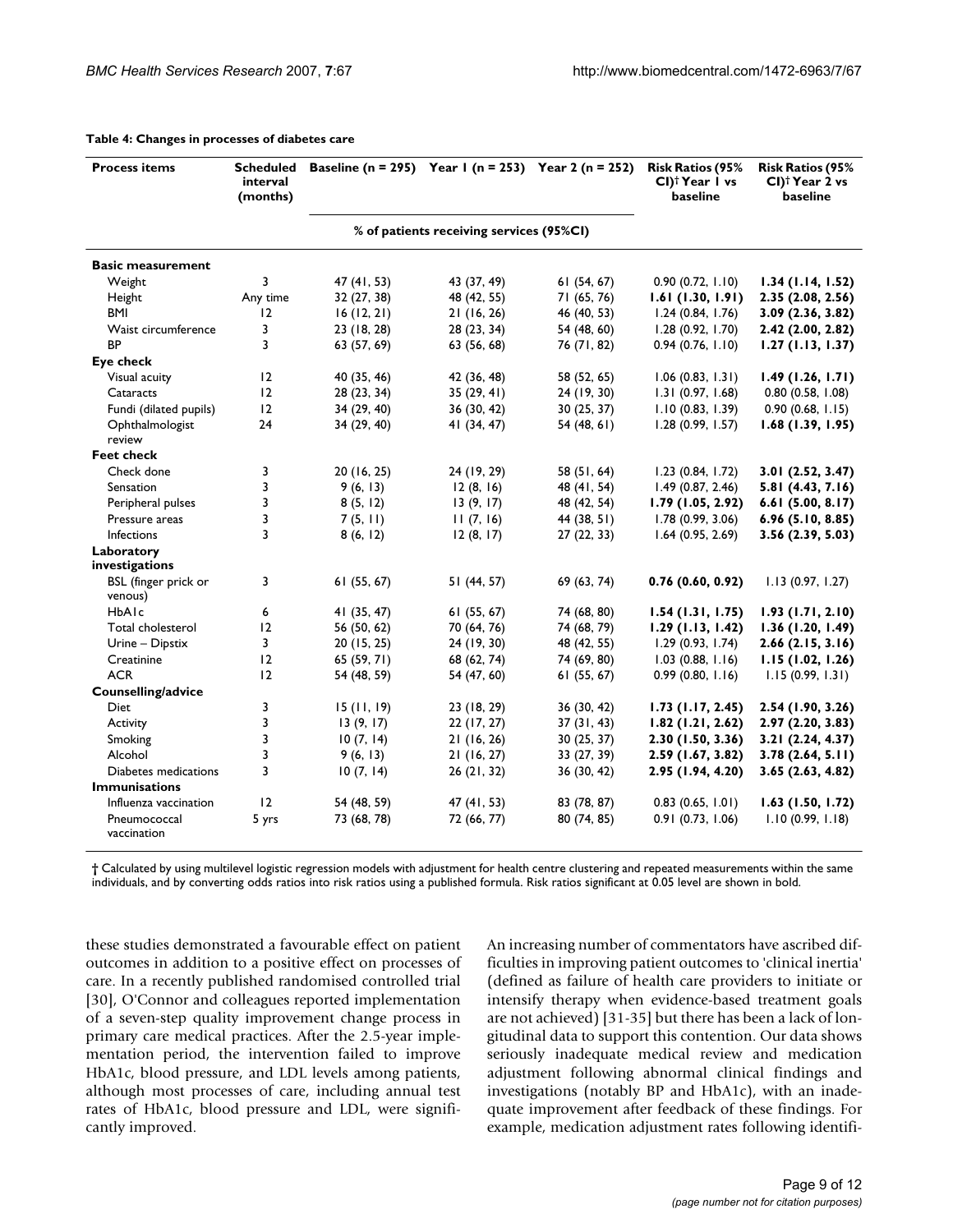| <b>Treatment</b>                                                                                                                                                                                                                                                                                                             | <b>Baseline</b>                                                                                                   | Year I                                                                                                             | Year 2                                                                                                          | Risk Ratios (95% CI) <sup>†</sup><br>Year I vs baseline                                                                                        | Risk Ratios (95% CI) <sup>†</sup><br>Year 2 vs baseline                                                                                  |
|------------------------------------------------------------------------------------------------------------------------------------------------------------------------------------------------------------------------------------------------------------------------------------------------------------------------------|-------------------------------------------------------------------------------------------------------------------|--------------------------------------------------------------------------------------------------------------------|-----------------------------------------------------------------------------------------------------------------|------------------------------------------------------------------------------------------------------------------------------------------------|------------------------------------------------------------------------------------------------------------------------------------------|
| Any insulin use<br>Oral hypoglycaemic agents only<br>Hypertension on treatment<br>Albuminuria on ACE inhibitor<br>Hyperlipidemia on statin<br>Coronary heart disease/stroke on aspirin<br>Aspirin use among diabetes patients<br>without cardiovascular events but with<br>one or more other cardiovascular risk<br>factors* | 10% (29/295)<br>69% (203/295)<br>78% (112/143)<br>85% (129/151)<br>71% (99/140)<br>56% (32/57)<br>$31\% (53/173)$ | $11\% (29/253)$<br>72% (181/253)<br>89% (111/125)<br>85% (124/146)<br>83% (128/154)<br>60% (30/50)<br>55% (91/165) | 10% (24/252)<br>71% (180/252)<br>75% (119/159)<br>72% (114/158)<br>67% (98/146)<br>70% (30/43)<br>55% (101/184) | 1.17(0.96, 1.40)<br>1.05(0.83, 1.21)<br>1.16(1.04, 1.22)<br>$1.02$ (0.86, $1.11$ )<br>1.34(1.18, 1.39)<br>1.00(0.46, 1.47)<br>2.90(2.11, 3.15) | 0.97(0.79, 1.19)<br>1.08(0.92, 1.20)<br>0.96(0.79, 1.09)<br>0.87(0.69, 1.00)<br>0.93(0.75, 1.09)<br>1.30(0.85, 1.59)<br>2.21(1.67, 2.62) |

**Table 5: Changes in pharmacological treatment rates over the study period**

\* Other cardiovascular risks refer to hypertension, hyperlipidemia and smoking.

† Risk ratios significant at 0.05 level are shown in bold.

cation of elevated HbA1c improved from 10% at baseline to 24% at year 1, but dropped to 3% at year 2. Over the same intervals, the number of doctors employed (FTE) dropped by 44%. It is likely that a certain and stable level of doctors working at health centres provides a basis for improvement in medication adjustment. Conversely, a serious shortage of doctors significantly impedes efforts for improvement. While there were relatively high rates of prescribing of ACE inhibitors, of aspirin and relatively good control of BP, the findings confirm that failure to intensify medical management is likely to be an important factor in the limited improvement in patient intermediate outcomes. This highlights the importance for medical staff to be effectively engaged in QI interventions and for the potential of nurse-practitioners to adjust medications according to protocols.

The experience of our quality improvement intervention suggests that increasing medication adjustment for diabetes patients in primary care systems can be challenging and complex. For example, while most computerised information systems used by participating heath centres provided prompts to health care providers that a test (e.g. HbA1c) was due, none of these systems could further classify that patient results were at evidence-based goals or not, and no prompts were provided to providers regarding how therapy could be intensified for patients to achieve their clinical goals. However, if future diabetes quality improvement interventions are expected to improve patient outcomes, medication adjustment measurements should be routinely included in the spectrum of quality of care measures, and barriers to making medical regimen changes in healthcare systems need to be carefully identified, and effective strategies for overcoming these barriers need to be tested and implemented.

While we aimed to include a cross section of services in terms of remoteness, population size and governance arrangements, the requirements of the participatory action process meant our selection of services was influ-

| Table 6: Frequency of elevated HbAIc and blood pressure results followed by documentation of review by a doctor and medication |
|--------------------------------------------------------------------------------------------------------------------------------|
| change over the study period                                                                                                   |

| Follow up                             | <b>Baseline</b> | Year I    | Year 2    | Risk Ratios (95% CI) $\ddagger$<br>Year I vs baseline | Risk Ratios (95% CI) <sup>‡</sup><br>Year 2 vs baseline |
|---------------------------------------|-----------------|-----------|-----------|-------------------------------------------------------|---------------------------------------------------------|
| HbAIc recorded in previous 12 months* | 291             | 296       | 317       |                                                       |                                                         |
| Elevated $HbA1c^{\dagger}$ (%)        | 173 (59%)       | 179 (60%) | 169 (53%) | $1.02$ (0.89, 1.16)                                   | 0.90(0.78, 1.03)                                        |
| Reviewed by a doctor (%)              | 45 (26%)        | 82 (46%)  | 4(2%)     | $1.76$ (1.31, 2.37)                                   | 0.09(0.03, 0.25)                                        |
| Medication adjusted (%)               | 18 (10%)        | 43 (24%)  | 5(3%)     | 2.31(1.39, 3.84)                                      | 0.28(0.11, 0.75)                                        |
| BP recorded in previous 12 months*    | 615             | 559       | 588       |                                                       |                                                         |
| Elevated BP $\uparrow$ (%)            | 145 (24%)       | 154 (28%) | 151(26%)  | 1.17(0.96, 1.42)                                      | 1.09 (0.89, 1.33)                                       |
| Reviewed by a doctor (%)              | 30(21%)         | 62 (40%)  | 5(3%)     | 1.95 (1.34, 2.82)                                     | 0.16(0.06, 0.40)                                        |
| Medication adjusted (%)               | 19 (13%)        | 33 (21%)  | 5(3%)     | 1.64(0.98, 2.74)                                      | 0.25(0.10, 0.66)                                        |

\* As multiple HbA1c and BP results might be documented in the medical record for each patient in previous 12 month period, we only collected, when available, the two most recent HbA1c results and the three most recent BP results for each audit interval.

† Elevated HbA1c was defined as HbA1c > 8.0%. Elevated BP was defined as BP > 140/90 mmHg.

‡ Risk ratios significant at 0.05 level are shown in bold.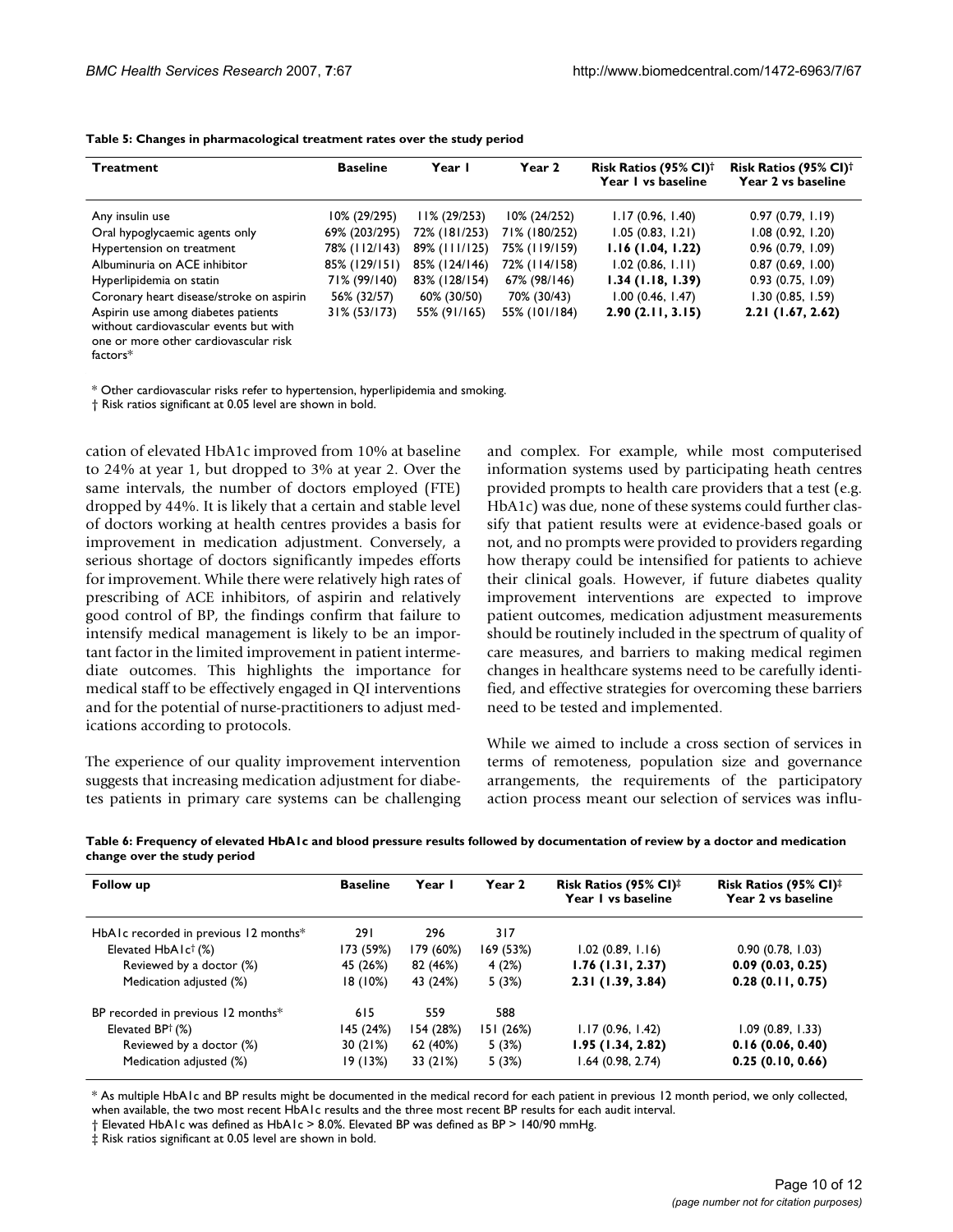| Intermediate outcomes        | <b>Baseline</b> | Year I                      | Year 2           | Mean differences or Risk<br>Ratios (95% CI) <sup>†</sup> Year I<br>vs baseline | Mean differences or Risk<br>Ratios (95% CI) <sup>†</sup> Year 2<br>vs baseline |
|------------------------------|-----------------|-----------------------------|------------------|--------------------------------------------------------------------------------|--------------------------------------------------------------------------------|
|                              |                 | Mean or percentage (95% CI) |                  |                                                                                |                                                                                |
| <b>HbAIc</b>                 |                 |                             |                  |                                                                                |                                                                                |
| Mean HbAIc level (%)         | 9.3(8.8, 9.8)   | 8.9(8.3, 9.4)               | 8.9(8.6, 9.3)    | $-0.4$ $(-0.7, -0.1)$                                                          | $-0.4$ $(-0.7, -0.1)$                                                          |
| HbA1c < 8%                   | 37 (28, 46)     | 40 (30, 50)                 | 46 (40, 52)      | 1.18(0.79, 1.61)                                                               | 1.43(1.03, 1.82)                                                               |
| HbA1c < 7%                   | 19(13, 24)      | 21(13, 29)                  | 28 (22, 34)      | 1.16(0.58, 2.09)                                                               | $1.74$ ( $1.11$ , $2.50$ )                                                     |
| <b>Blood pressure (mmHg)</b> |                 |                             |                  |                                                                                |                                                                                |
| Mean systolic BP             | 130(127, 133)   | 131 (128, 135)              | 130 (126, 133)   | $2.3$ (-0.6, 5.2)                                                              | $-0.2$ $(-3.2, 2.8)$                                                           |
| Mean diastolic BP            | 79 (77, 82)     | 79 (77, 82)                 | 79 (76, 81)      | $0.4$ ( $-1.6$ , 2.3)                                                          | $-0.3$ $(-2.1, 1.4)$                                                           |
| BP < 140/90                  | 65 (58, 72)     | 59 (51, 67)                 | 67 (61, 73)      | 0.84(0.66, 1.02)                                                               | 1.04(0.90, 1.17)                                                               |
| BP < 130/80                  | 33(25, 41)      | 33(23, 43)                  | 29 (22, 36)      | 0.97(0.69, 1.29)                                                               | 0.80(0.57, 1.10)                                                               |
| Total cholesterol (mmol/L)   |                 |                             |                  |                                                                                |                                                                                |
| Mean total cholesterol level | 4.9(4.7, 5.1)   | 4.9(4.6,5.2)                | 4.9(4.6, 5.3)    | $-0.01$ $(-0.2, 0.2)$                                                          | $-0.06$ $(-0.3, 0.2)$                                                          |
| Total cholesterol $< 5.5$    | 73 (66, 80)     | 73 (64, 82)                 | 73 (63, 84)      | 1.00(0.77, 1.17)                                                               | 1.02(0.82, 1.16)                                                               |
| Total cholesterol $\leq 4.0$ | 22 (16, 28)     | 24(17, 31)                  | 30(19, 41)       | 1.22(0.68, 1.97)                                                               | 1.58(0.95, 2.35)                                                               |
| <b>ACR</b>                   |                 |                             |                  |                                                                                |                                                                                |
| Median ACR level *           | 18.0(3.7, 63.9) | $19.6$ $(3.5, 83.2)$        | 18.7 (4.8, 67.2) | $P = 0.49$                                                                     | $P = 0.32$                                                                     |
| $ACR \leq 3.4$               | 21(13, 29)      | 24 (13, 35)                 | 18(13, 23)       | 0.93(0.42, 1.78)                                                               | $0.76$ (0.35, 1.46)                                                            |
| $3.4 < ACR \leq 34$          | 41 (33, 49)     | 33 (24, 42)                 | 43(35, 51)       | 0.73(0.43, 1.11)                                                               | 1.05(0.72, 1.40)                                                               |
| ACR > 34                     | 38 (29, 47)     | 43 (30, 56)                 | 39 (30, 48)      | 1.60(0.92, 2.16)                                                               | 1.13(0.67, 1.63)                                                               |

**Table 7: Changes in intermediate patient outcomes over the study period**

\* Figures in this row are medians (interquartile ranges). P values indicate statistical significance based on Wilcoxon-Mann-Whitney test for nonparametric group comparison.

† Calculated by using multilevel regression models with adjustment for health centre clustering and repeated measurements within the same individuals, and by converting odds ratios into risk ratios when appropriate using a published formula. While the data for duration of diabetes were not sufficiently complete to allow for adjustment in the analysis (29% of participants had no date of diabetes diagnosis documented in medical records), additional adjustment for age did not significantly change the results. Therefore, we presented the data with no adjustment for age and duration of diabetes in this table. Mean differences or risk ratios significant at 0.05 level are shown in bold.

enced to an extent by the likelihood of achieving active participation. The extent to which the findings are generalisable may therefore be limited. The high rate of adoption of QI processes by many services in the region (at least partly as a result of this study) has limited the value of conducting a comparative analysis with a non-intervention group. The lack of a comparison group in the analysis presented here and the two year duration of our time series study does not provide a high level of evidence regarding causal relationships between the QI intervention and process or outcome measures. While the reliability of our process and outcome measures obtained through the use of the audit tools has been shown to be good to very good, the facilitated self-report approach to use of the ACIC scale leaves some potential for bias in assessment of system development. However, this is expected to be less than for other projects which have not used a facilitator to standardise reporting and where the tool has fewer standardised prompts.

Encouraged by the experiences and impressive improvement achieved by participating health centres, we are currently extending the project to other jurisdictions to establish a national collaborative with a view to investigating how the quality improvement intervention developed in this study can be introduced and supported as routine practice in Australian Indigenous primary care settings. The collaborative will include service providers from a number of other states. In addition, the extension project will also test whether these quality improvement approaches can be applied to chronic conditions other than diabetes, including hypertension, coronary heart disease, renal disease, and mental illness. With a longer term follow-up over a larger number of health centres, it will provide better evidence on the nature of the causal relationship between QI interventions and quality of care.

### **Conclusion**

This QI intervention has proved to be highly acceptable in the Indigenous Australian primary care setting and has been associated with significant improvements in systems and processes of care and some intermediate outcomes. Improvements appear to be limited by clinical inertia with inadequate attention to abnormal clinical findings or the intensification of medication management. Greater improvement in intermediate outcomes may be achieved with more effective engagement of medical staff in QI activities and greater use of nurse-practitioners. Sustaining and continuing the improvements in care will require ongoing organisational commitment to support health